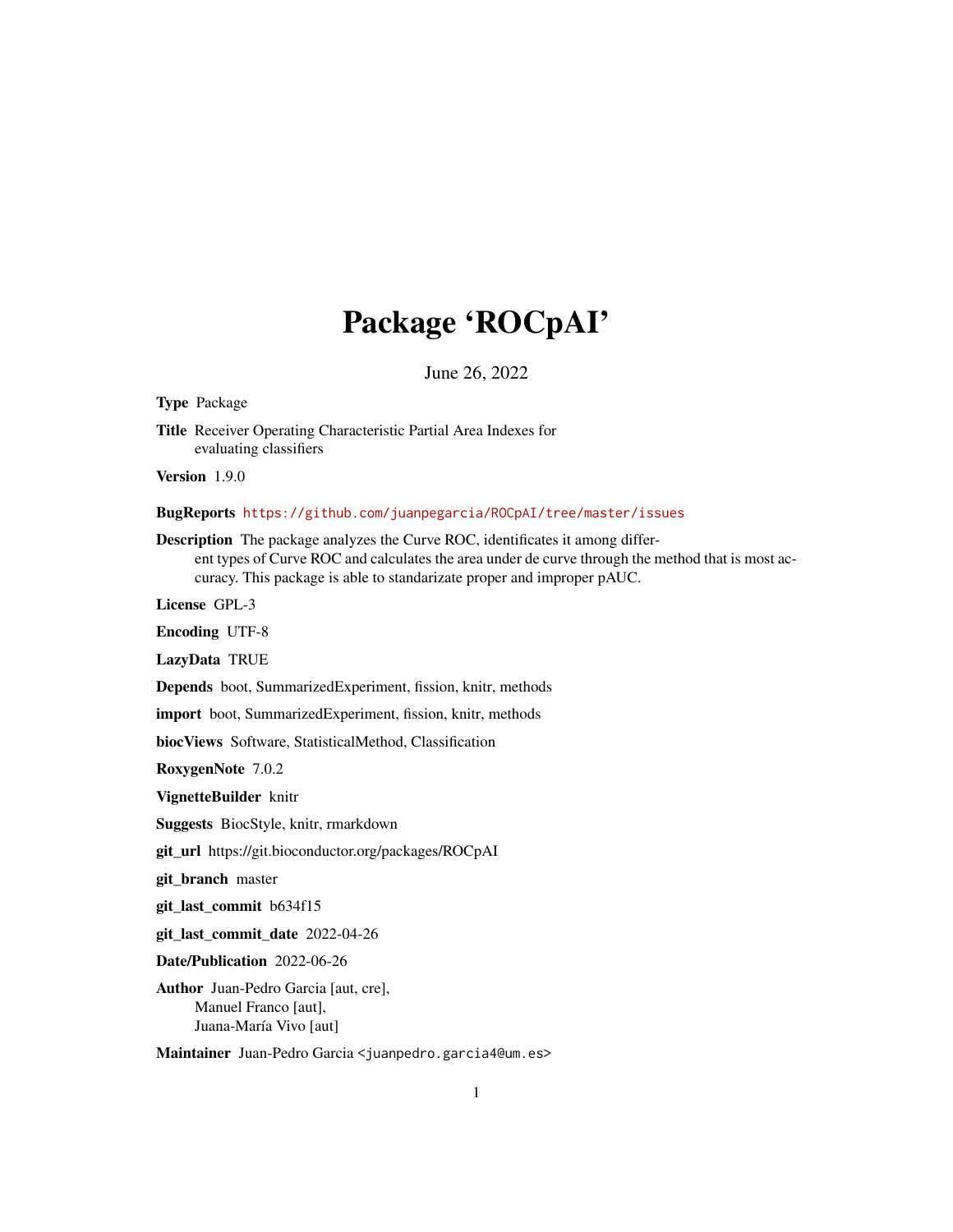### <span id="page-1-0"></span>R topics documented:

| Index |  |  |  |  |  |  |  |  |  |  |  |  |  |  |  |  |  |  |  |
|-------|--|--|--|--|--|--|--|--|--|--|--|--|--|--|--|--|--|--|--|
|       |  |  |  |  |  |  |  |  |  |  |  |  |  |  |  |  |  |  |  |
|       |  |  |  |  |  |  |  |  |  |  |  |  |  |  |  |  |  |  |  |
|       |  |  |  |  |  |  |  |  |  |  |  |  |  |  |  |  |  |  |  |
|       |  |  |  |  |  |  |  |  |  |  |  |  |  |  |  |  |  |  |  |
|       |  |  |  |  |  |  |  |  |  |  |  |  |  |  |  |  |  |  |  |

mcpAUC *Clasification of area under ROC curve following McClish method*

#### Description

Calculate the area under the ROC curve following McClish methodologic from a dataset and a sample from that dataset.

#### Usage

```
mcpAUC(
  dataset,
  low.value = NULL,
 up.value = NULL,
 plot = FALSE,
  selection = NULL,
  variable = NULL
```

```
)
```
#### Arguments

| dataset   | Dataframe of the complete information of the samples                                                                                                                          |
|-----------|-------------------------------------------------------------------------------------------------------------------------------------------------------------------------------|
| low.value | lower false positive rate value that the function will use to calculate the pAUC                                                                                              |
| up.value  | upper false positive rate value that the function will use to calculate the pAUC                                                                                              |
| plot      | ROC plot                                                                                                                                                                      |
| selection | vector that will only be used if the parameter "dataset" is a RangedSummarized-<br>Experiment object. This parameter is used to select the variables that will be<br>analysed |
| variable  | in case that dataset is a SummarizedExperiment, indicate the Gold Standard                                                                                                    |

#### Value

RangedSummarizedExperiment object with the pAUC and the mcpAUC scores,and the TPR and FPR values for each ROC curve generated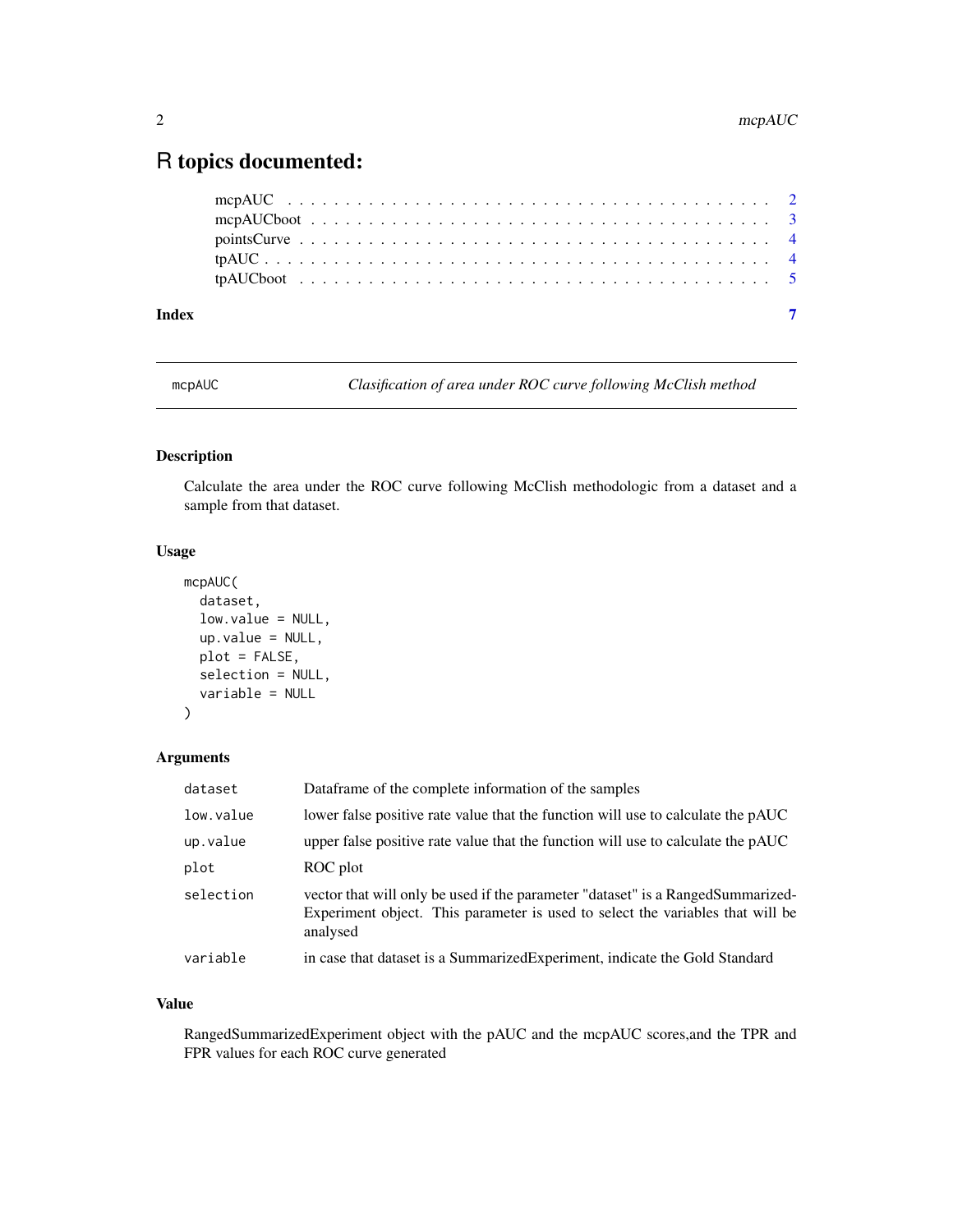#### <span id="page-2-0"></span>mcpAUCboot 3

#### Examples

```
library(fission)
data("fission")
resultsMC <- mcpAUC(fission, low.value = 0, up.value = 0.25, plot = TRUE,
selection = c("SPNCRNA.1080","SPAC186.08c"), variable="strain")
```
mcpAUCboot *mcpAUCboot*

#### Description

Calculates the confidence interval using a boot analysis

#### Usage

```
mcpAUCboot(
  dataset,
  low.value = NULL,
 up.value = NULL,
  r = 50,
  level = 0.95,type.interval = "perc",
  selection = NULL,
  variable = NULL
\mathcal{L}
```
#### Arguments

| dataset       | dataframe or RangedSummarizedExperiment objetc                                                                                                                                                                      |
|---------------|---------------------------------------------------------------------------------------------------------------------------------------------------------------------------------------------------------------------|
| low.value     | lower false positive rate value that the function will use to calculate the pAUC                                                                                                                                    |
| up.value      | upper false positive rate value that the function will use to calculate the pAUC                                                                                                                                    |
| r             | number of iterations.                                                                                                                                                                                               |
| level         | confidence level                                                                                                                                                                                                    |
| type.interval | String that represent the type of intervals required. The value should be any sub-<br>set of the values c("norm","basic", "stud", "perc", "bca") or simply "all" which<br>will compute all five types of intervals. |
| selection     | vector that will only be used if the parameter "dataset" is a RangedSummarized-<br>Experiment object. This parameter is used to select the variables that will be<br>analysed                                       |
| variable      | in case that dataset is a SummarizedExperiment, indicate the Gold Standard                                                                                                                                          |

#### Value

SummarizedExperiment object with the mcpAUC, the standard desviation, and the lower and upper limits of the confidence interval.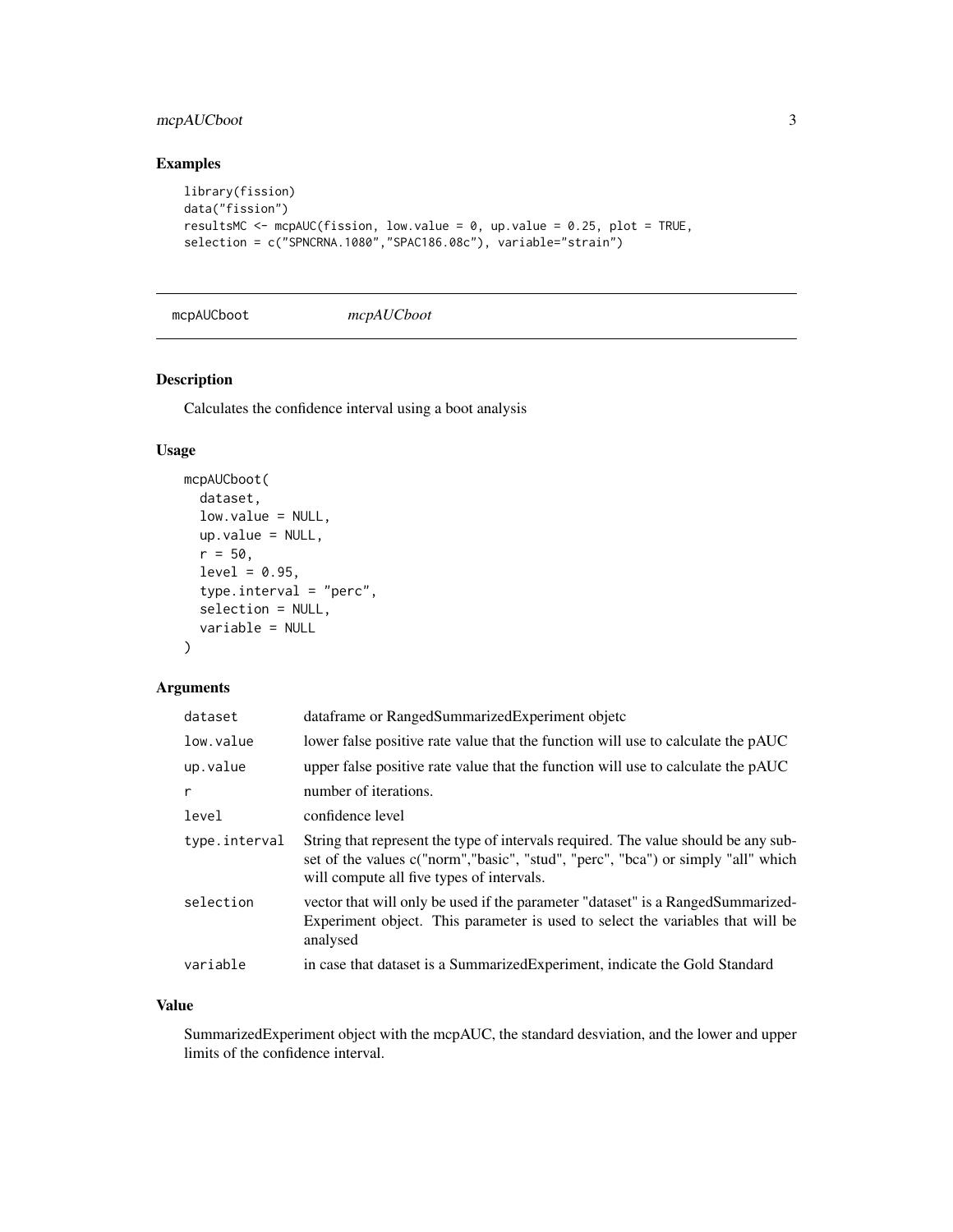#### Examples

```
library(fission)
data("fission")
resultsMCboot <- mcpAUCboot(fission,low.value = 0, up.value = 0.25,
selection = c("SPNCRNA.1080","SPAC186.08c"), variable="strain")
```
#### pointsCurve *Points of the ROC curve*

#### Description

It calculates the coordinates (fpr, sen) of the ROC curve. This function sorts the scores of a model test and generates the points which will be used to plot its the ROC curve

#### Usage

pointsCurve(x, y)

#### Arguments

| It is the vector of the status (gold standar)                            |
|--------------------------------------------------------------------------|
| It is the vector with the values of a predictor variable or clasificator |

#### Value

return a matrix with the points of 1-specificity and sensibility that will be used to generate a ROC curve

#### Examples

```
library(fission)
data("fission")
strain <- fission@colData@listData$strain
pointsCurve<- pointsCurve(strain, t(assay(fission))[,"SPNCRNA.1080"])
```
tpAUC *Tigher partial area under the ROC curve*

#### Description

It standarizes the partial area under the ROC curve by the tigher index

<span id="page-3-0"></span>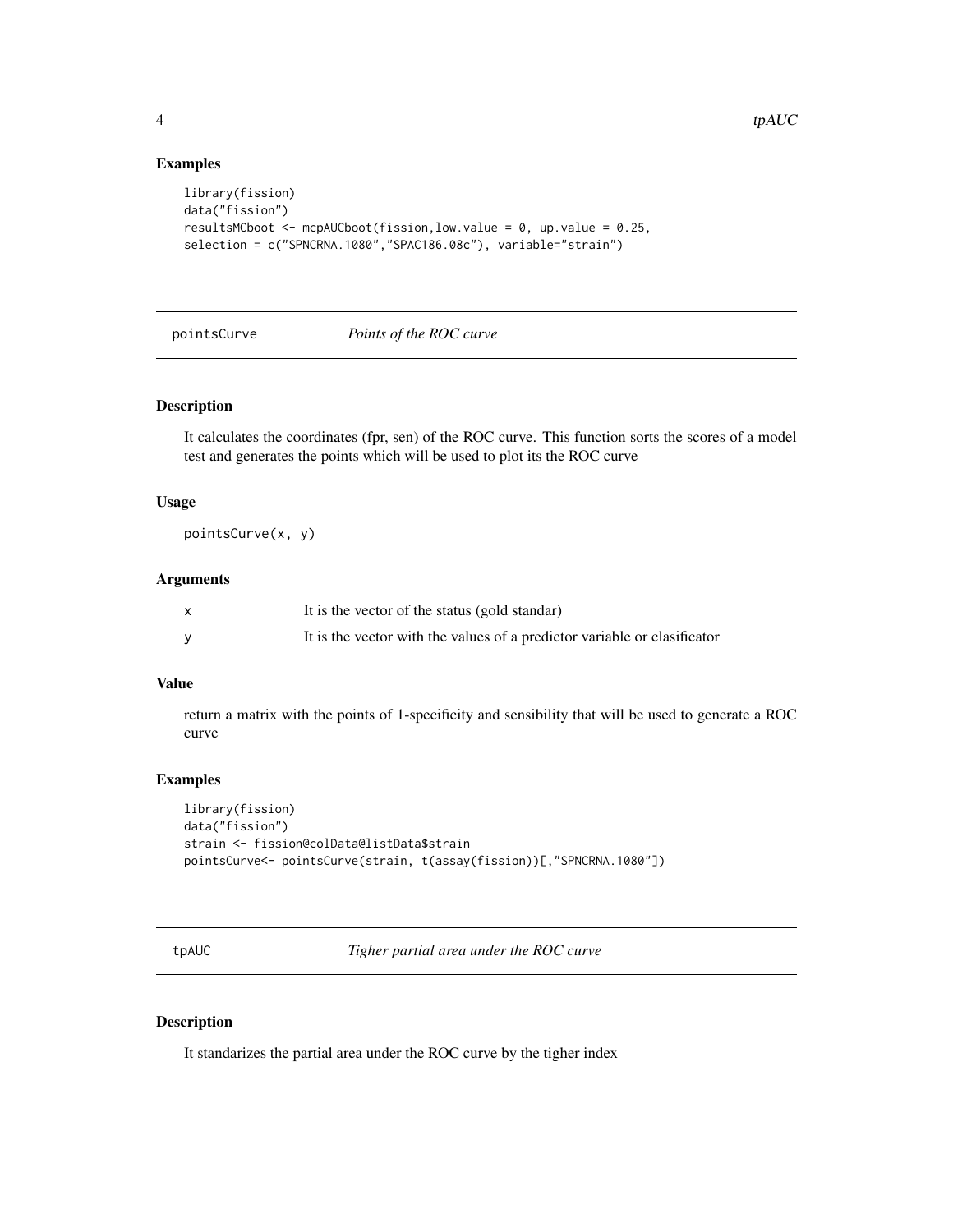#### <span id="page-4-0"></span>tpAUCboot 5

#### Usage

```
tpAUC(
  dataset,
  low.value = NULL,
  up.value = NULL,
  plot = FALSE,
  selection = NULL,
  variable = NULL
\mathcal{L}
```
#### Arguments

| dataset   | Dataframe of the complete information of the samples                                                                                                                          |
|-----------|-------------------------------------------------------------------------------------------------------------------------------------------------------------------------------|
| low.value | lower false positive rate value that the function will use to calculate the pAUC                                                                                              |
| up.value  | upper false positive rate value that the function will use to calculate the pAUC                                                                                              |
| plot      | ROC plot                                                                                                                                                                      |
| selection | vector that will only be used if the parameter "dataset" is a RangedSummarized-<br>Experiment object. This parameter is used to select the variables that will be<br>analysed |
| variable  | in case that dataset is a Summarized Experiment, indicate the Gold Standard                                                                                                   |

#### Value

RangedSummarizedExperiment object with the pAUC and the tpAUC scores, and the TPR and FPR values for each ROC curve generated

#### Examples

```
library(fission)
data("fission")
resultsT <- tpAUC(fission, low.value = 0, up.value = 0.25, plot = TRUE,
selection = c("SPNCRNA.1080","SPAC186.08c"), variable="strain")
```
tpAUCboot *tpAUCboot*

#### Description

Calculates the confidence interval using a boot analysis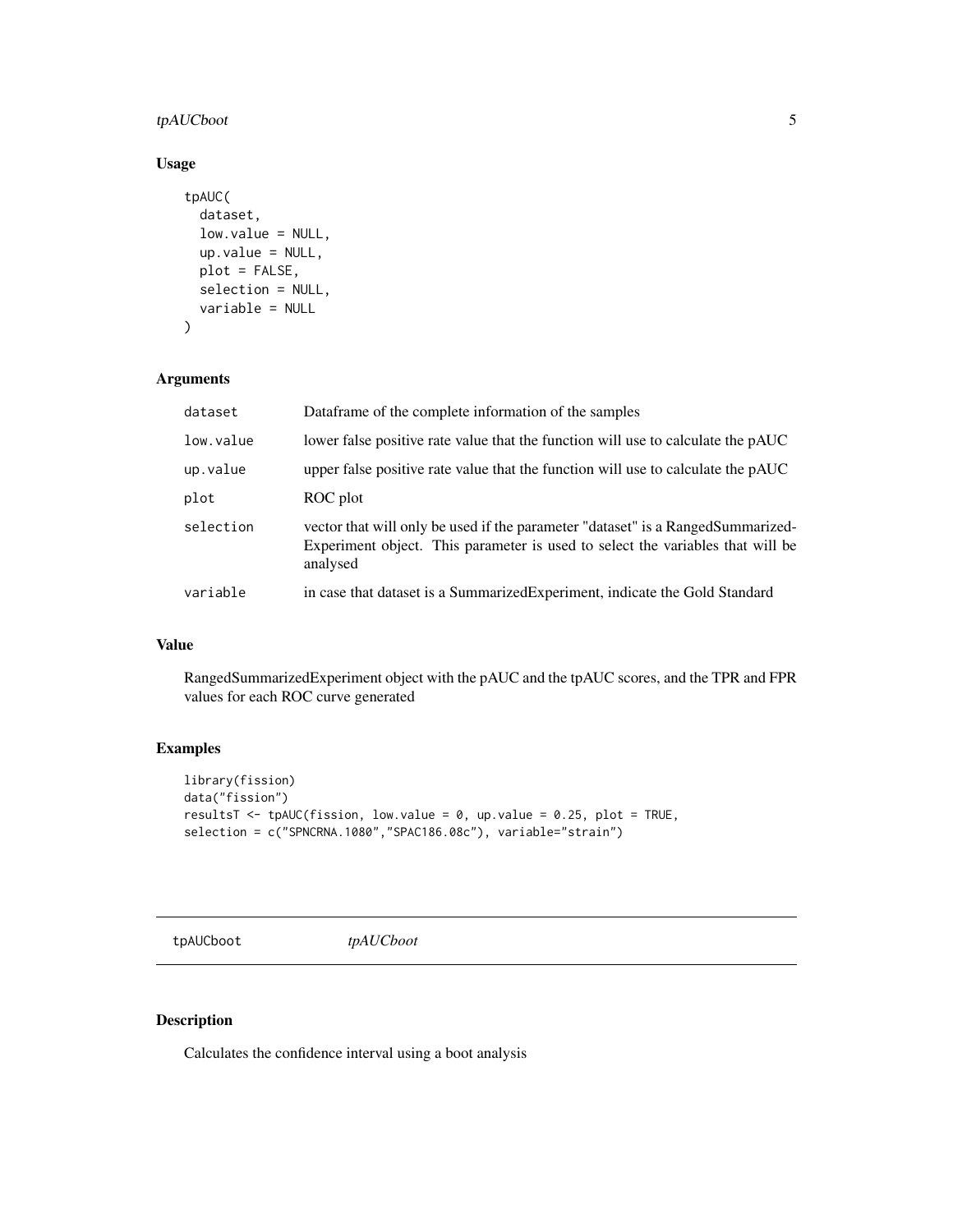#### Usage

```
tpAUCboot(
 dataset,
  low.value = NULL,
 up.value = NULL,
  r = 50,
  level = 0.95,type.interval = "perc",
  selection = NULL,
 variable = NULL
)
```
#### Arguments

| dataset       | dataframe or RangedSummarizedExperiment objetc                                                                                                                                                                      |
|---------------|---------------------------------------------------------------------------------------------------------------------------------------------------------------------------------------------------------------------|
| low.value     | lower false positive rate value that the function will use to calculate the pAUC                                                                                                                                    |
| up.value      | upper false positive rate value that the function will use to calculate the pAUC                                                                                                                                    |
| r             | number of iterations.                                                                                                                                                                                               |
| level         | confidence level                                                                                                                                                                                                    |
| type.interval | String that represent the type of intervals required. The value should be any sub-<br>set of the values c("norm","basic", "stud", "perc", "bca") or simply "all" which<br>will compute all five types of intervals. |
| selection     | vector that will only be used if the parameter "dataset" is a RangedSummarized-<br>Experiment object. This parameter is used to select the variables that will be<br>analysed                                       |
| variable      | in case that dataset is a Summarized Experiment, indicate the Gold Standard                                                                                                                                         |

#### Value

SummarizedExperiment object with the Tp\_AUC, the standard desviation, and the lower and upper limits of the confidence interval

#### Examples

```
library(fission)
data("fission")
resultstboot <- tpAUCboot(fission, low.value = 0, up.value = 0.25,
selection = c("SPNCRNA.1080","SPAC186.08c"), variable="strain")
```